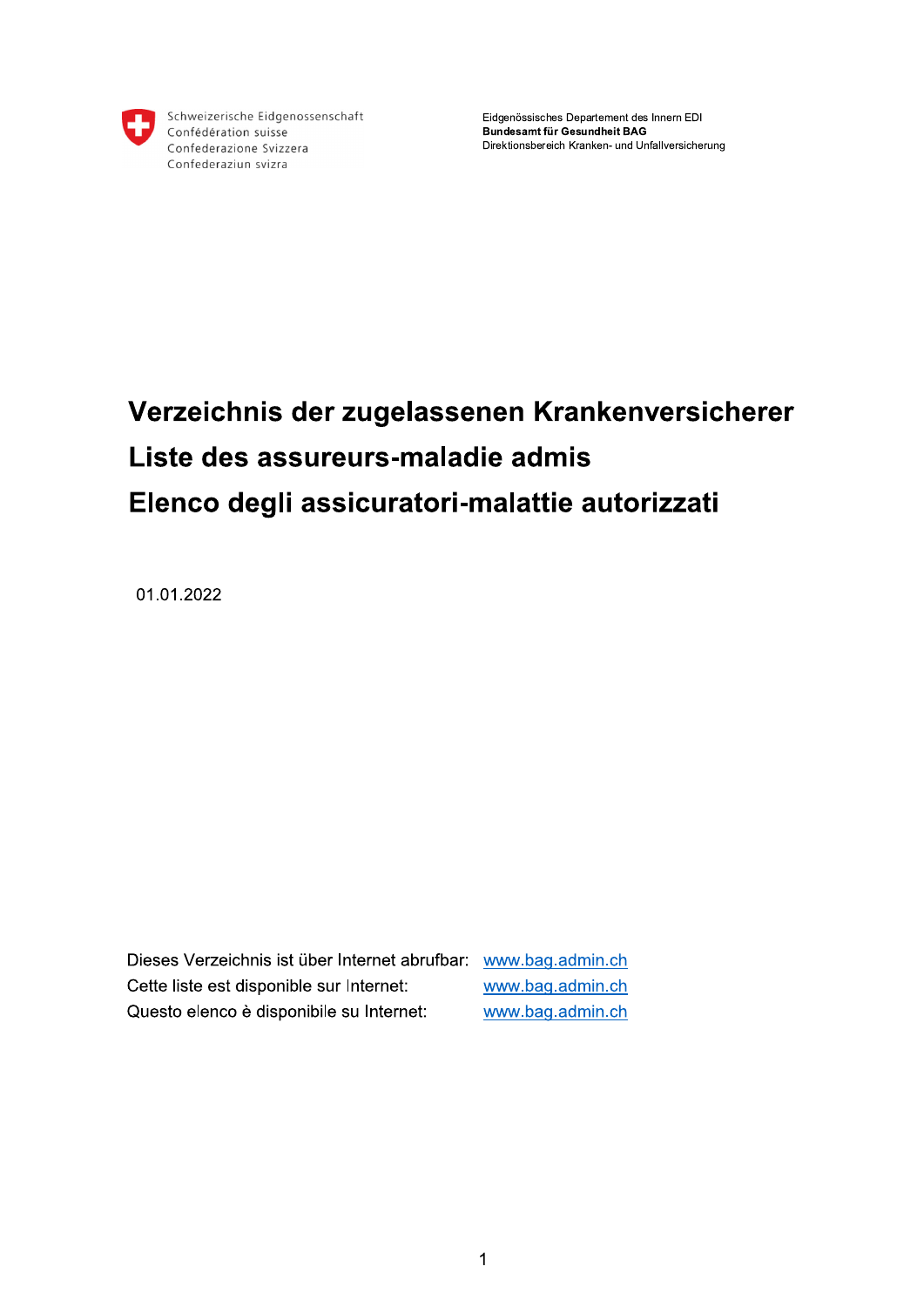## Index / Indice / Index

| Nummer                 | Name                             | Ort                 |
|------------------------|----------------------------------|---------------------|
| Numéro                 | Nom                              | Localité            |
| Numero                 | Nome                             | Località            |
| 1560                   | Agrisano                         | $5200$ Brugg        |
| 1507                   | <b>AMB Assurances SA</b>         | 1934 Le Châble      |
| 32                     | Aquilana                         | 5401 Baden          |
| 1569                   | Arcosana                         | 6002 Luzern         |
| 1542                   | Assura-Basis SA                  | 1009 Pully          |
| 312                    | Atupri                           | 3000 Bern           |
| 343                    | Avenir Krankenversicherung AG    | 1919 Martigny       |
| 1402<br>$\mathsf{x}$   | Bildende Künstler/Innen          | 8022 Zürich         |
| 1322                   | <b>Birchmeier</b>                | 5444 Künten         |
| 290                    | <b>CONCORDIA</b>                 | 6002 Luzern         |
| 8                      | CSS                              | 6002 Luzern         |
| 774                    | Easy Sana Krankenversicherung AG | 1919 Martigny       |
| 881                    | <b>EGK</b>                       | 4242 Laufen         |
| 134                    | Einsiedler Krankenkasse          | 8840 Einsiedeln     |
| 1540<br>$\mathsf{x}$   | Fenaco-Mitgliedgenossenschaften  | 8401 Winterthur     |
| 1386                   | <b>GALENOS AG</b>                | 3000 Bern           |
| 1491<br>$\mathsf{x}$   | Gewerbliche                      | 3001 Bern           |
| 780                    | Glarner                          | 8762 Schwanden      |
| 1562                   | Helsana                          | 8600 Dübendorf      |
| 1520<br>X.             | Hotela                           | 1820 Montreux       |
| 1142                   | Ingenbohl                        | 6440 Brunnen        |
| 829                    | <b>KLuG</b>                      | 6300 Zug            |
| 762                    | Kolping                          | 4052 Basel          |
| 376                    | <b>KPT</b>                       | 3000 Bern           |
| 820                    | Lumneziana                       | 7144 Vella          |
| 360                    | Luzerner Hinterland              | 6144 Zell           |
| 1522<br>$\mathsf{x}$   | Metallbaufirmen                  | 8152 Glattbrugg     |
| 57                     | Moove Sympany AG                 | 4052 Basel          |
| 1479                   | Mutuel Krankenversicherung AG    | 1919 Martigny       |
| 1179<br>$\mathsf{X}^-$ | Mutuelle Neuchâteloise           | 2000 Neuchâtel      |
| 455                    | ÖKK                              | 7302 Landquart      |
| 1535                   | Philos Krankenversicherung AG    | 1919 Martigny       |
| 182                    | <b>PROVITA</b>                   | 8401 Winterthur     |
| 1401                   | rhenusana                        | 9435 Heerbrugg      |
| 1568                   | sana24                           | 3000 Bern           |
| 901                    | sanavals                         | 7132 Vals           |
| 1509                   | Sanitas                          | 8021 Zürich         |
| 923                    | <b>SLKK</b>                      | 8042 Zürich         |
| 941                    | sodalis                          | 3930 Visp           |
| 246                    | Steffisburg                      | 3612 Steffisburg    |
| 1331                   | Stoffel                          | 8887 Mels           |
| 194                    | Sumiswalder                      | 3454 Sumiswald      |
| 62                     | SUPRA-1846 SA                    | 1000 Lausanne       |
| 1384                   | <b>SWICA</b>                     | 8401 Winterthur     |
| 1113                   | Vallée d'Entremont               | 1937 Orsières       |
| 1555                   | Visana                           | 3000 Bern           |
| 1040                   | Visperterminen                   | 3932 Visperterminen |
| 966                    | vita surselva                    | 7130 Ilanz          |
| 1570                   | Vivacare                         | 3000 Bern           |
| 509                    | Vivao Sympany                    | 4001 Basel          |
| 1318                   | Wädenswil                        | 8820 Wädenswil      |

Versicherer, welcher nur die Taggeldversicherung durchführt  $\bar{\mathbf{x}}$ 

Assureur qui ne pratique que l'assurance d'indemnités journalières  $\bar{\mathbf{x}}$ 

Assicuratore che pratica solo l'assicurazione d'indennità giornaliera  $\bar{\mathbf{x}}$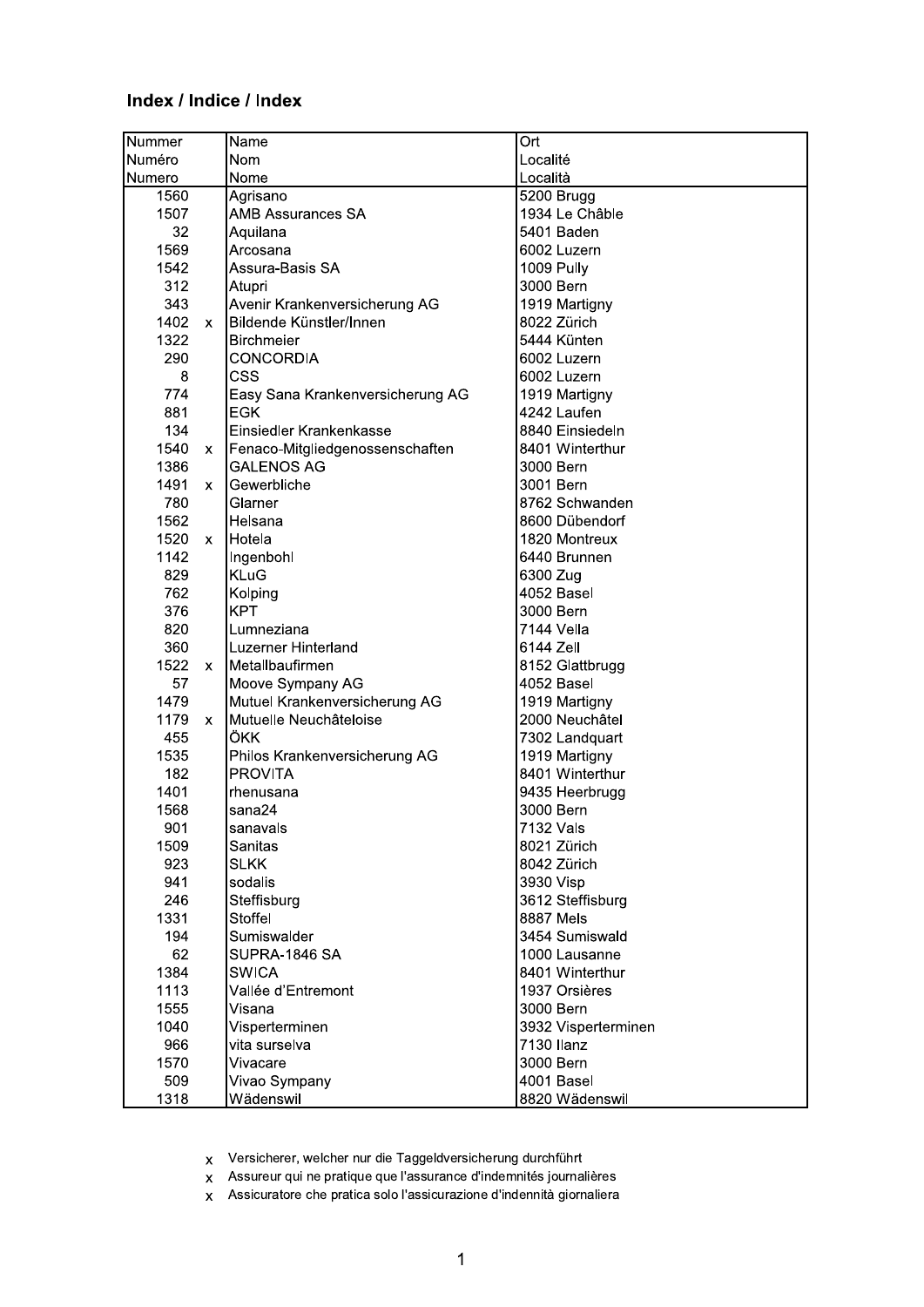## Zugelassene Krankenversicherer Assureurs maladie reconnus Assicuratori-malattie autorizzati

| Nummer UID<br>Numéro<br>Numero<br>l8 | <b>IDE</b><br>IDI<br>CHE-110.130.047 | Name<br>Nom<br>Nome<br><b>CSS Kranken-</b>                                                        | Adresse Hauptsitz/<br>Geschäftsadresse<br>Adresse du siège/Adresse<br>administrative<br>Indirizzo della sede/Indirizzo<br>amministrativo<br>Tel./Fax/e-mail/www<br>Tribschenstrasse 21 | Rechtsform<br>Forme juridique<br>Forma giuridica<br>AG | Gruppe<br>Groupe<br>Gruppo<br>$\overline{\text{CSS}}$ | örtlicher Tätig-<br>keitsbereich<br>Rayon d'acti-<br>vité<br>Raggio d'atti-<br>vità<br>$\overline{CH}$  |
|--------------------------------------|--------------------------------------|---------------------------------------------------------------------------------------------------|----------------------------------------------------------------------------------------------------------------------------------------------------------------------------------------|--------------------------------------------------------|-------------------------------------------------------|---------------------------------------------------------------------------------------------------------|
|                                      |                                      | Versicherung AG<br><b>CSS Assurance-</b><br>maladie SA<br><b>CSS Assicurazione</b><br>malattie SA | Postfach 2568<br>6002 Luzern<br>Tel. 058 277 11 11<br>Fax 058 277 12 12<br>css.info@css.ch<br>www.css.ch                                                                               | <b>SA</b><br><b>SA</b>                                 |                                                       | EU, EFTA                                                                                                |
| 32                                   | CHE-107.860.582                      | Aquilana<br>Versicherungen                                                                        | Bruggerstrasse 46<br>5401 Baden<br>Tel. 056 203 44 44<br>Fax 056 203 44 99<br>info@aquilana.ch<br>www.aquilana.ch                                                                      | Verein<br>Association<br>Associazione                  | ---                                                   | <b>CH</b><br>AT, DE, ES,<br>FR, GB, IT,<br>NL, PT                                                       |
| $\overline{57}$                      |                                      | CHE-100.997.783 Moove Sympany AG<br>Moove Sympany SA                                              | Peter Merian-Weg 4<br>4002 Basel<br>Tel. 058 262 30 00<br>info.moove@sympany.ch<br>www.sympany.ch                                                                                      | AG<br><b>SA</b><br><b>SA</b>                           | Sympany                                               | $\overline{CH}$<br><b>FR</b>                                                                            |
| 62                                   | CHE-421.046.719 SUPRA-1846 SA        |                                                                                                   | Av. de la Rasude 8<br>1006 Lausanne<br>Tel. 0848 803 111<br>info@groupemutuel.ch<br>www.supra.ch                                                                                       | AG<br><b>SA</b><br><b>SA</b>                           | Groupe Mutuel                                         | <b>CH</b>                                                                                               |
| 134                                  | CHE-108.619.178                      | Einsiedler<br>Krankenkasse                                                                        | Kronenstrasse 19<br>Postfach 57<br>8840 Einsiedeln<br>Tel. 055 418 07 47<br>info@kkeinsiedeln.ch<br>www.kkeinsiedeln.ch                                                                | Verein<br>Association<br>Associazione                  | ---                                                   | GL, LU, NW,<br>OW, SG, SZ,<br>UR, ZG, ZH                                                                |
| 182                                  | CHE-110.110.151 PROVITA              | Gesundheits-<br>versicherung AG                                                                   | $\overline{c}/\overline{o}$ SWICA<br>Krankenversicherung AG<br>Römerstrasse 38<br>8401 Winterthur<br>Tel. 052 244 22 33<br>Fax 052 244 22 90<br>info@provita.ch<br>www.provita.ch      | AG<br><b>SA</b><br><b>SA</b>                           | Swica/Provita                                         | CH<br>AT, DE, FR,<br>IТ                                                                                 |
| 194                                  | CHE-107.232.368                      | Sumiswalder<br>Krankenkasse                                                                       | Spitalstrasse 47<br>3454 Sumiswald<br>Tel. 034 432 30 60<br>Fax 034 432 30 61<br>info@sumiswalder.ch<br>www.sumiswalder.ch                                                             | Verein<br>Association<br>Associazione                  | ---                                                   | AG, AI, AR,<br>BE, BL, BS,<br>FR, GL; GR,<br>LU, NW,<br>OW, SG, SH,<br>SO, SZ, TG,<br>UR, VS, ZG,<br>ZH |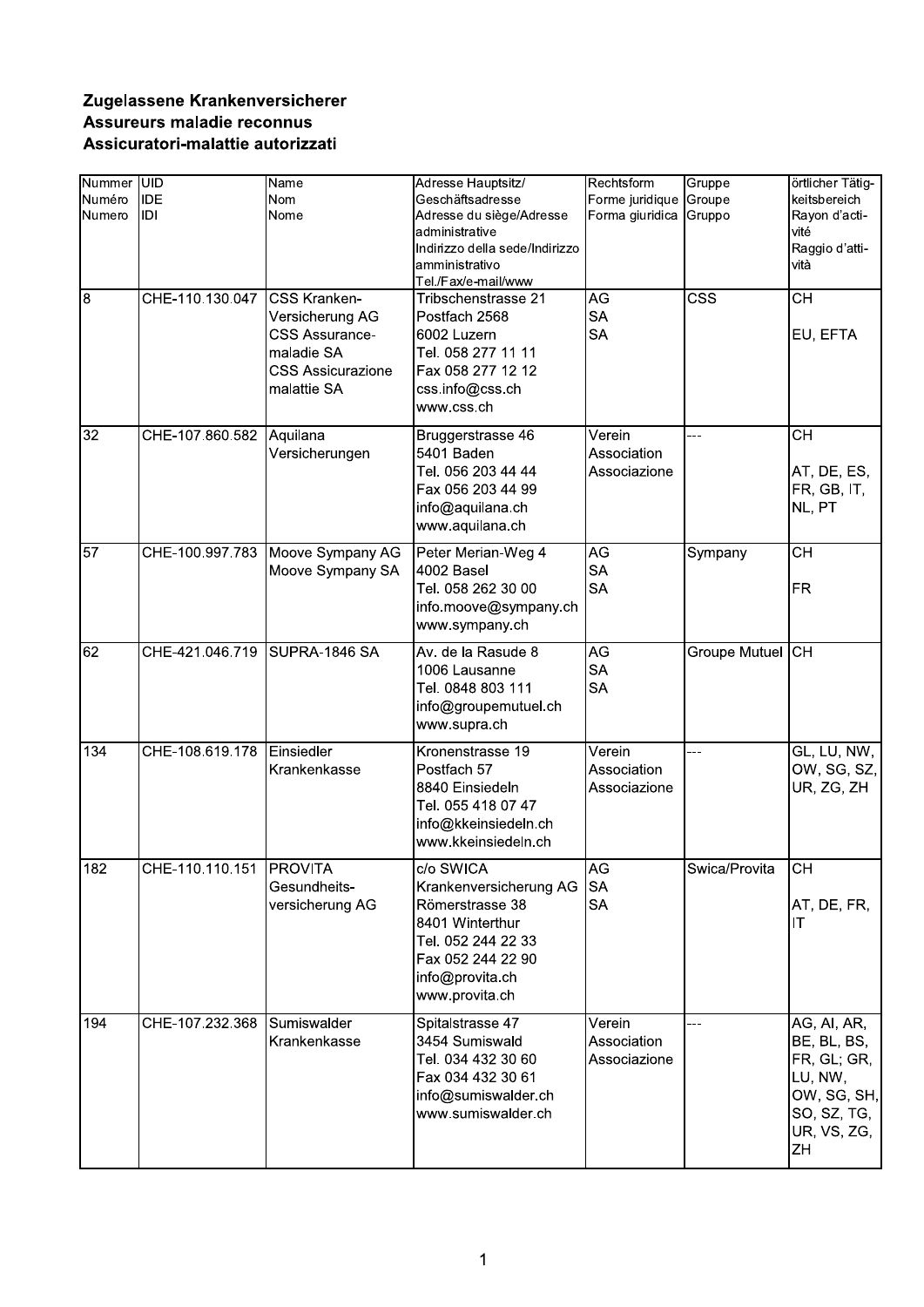| Nummer UID<br>Numéro | <b>IDE</b>      | Name<br><b>Nom</b>                                                                                                                                                                                                                  | Adresse Hauptsitz/<br>Geschäftsadresse                                                                                                                                           | Rechtsform<br>Forme juridique                                           | Gruppe<br>Groupe | örtlicher Tätig-<br>keitsbereich                    |
|----------------------|-----------------|-------------------------------------------------------------------------------------------------------------------------------------------------------------------------------------------------------------------------------------|----------------------------------------------------------------------------------------------------------------------------------------------------------------------------------|-------------------------------------------------------------------------|------------------|-----------------------------------------------------|
| Numero               | IDI             | Nome                                                                                                                                                                                                                                | Adresse du siège/Adresse<br>administrative<br>Indirizzo della sede/Indirizzo<br>amministrativo<br>Tel./Fax/e-mail/www                                                            | Forma giuridica                                                         | Gruppo           | Rayon d'acti-<br>vité<br>Raggio d'atti-<br>vità     |
| 246                  | CHE-107.592.039 | Genossenschaft<br>Krankenkasse<br>Steffisburg                                                                                                                                                                                       | Unterdorfstrasse 37<br>Postfach<br>3612 Steffisburg<br>Tel. 033 439 40 20<br>Fax 033 439 40 29<br>info@kkst.ch<br>www.kkst.ch                                                    | Genossen-<br>schaft<br>Société<br>coopérative<br>Società<br>cooperativa |                  | AG, BE, GL,<br>NW, OW,<br>SO, SZ, UR,<br>VS, ZG, ZH |
| 290                  | CHE-112.992.321 | <b>CONCORDIA</b><br>Schweiz. Kranken-<br>und Unfallver-<br>sicherung AG<br><b>CONCORDIA</b><br>Assurance suisse de<br>maladie et accidents<br><b>SA</b><br><b>CONCORDIA</b><br>Assicurazione<br>svizzera malattie e<br>infortuni SA | Bundesplatz 15<br>6002 Luzern<br>Tel. 041 228 01 11<br>Fax 041 228 02 10<br>info@concordia.ch<br>www.concordia.ch                                                                | AG<br><b>SA</b><br><b>SA</b>                                            | $-1$             | CH, FL<br>EU, EFTA                                  |
| 312                  | CHE-103.215.773 | Atupri Gesundheits-<br>versicherung                                                                                                                                                                                                 | Zieglerstrasse 29<br>Postfach<br>3001 Bern<br>Tel. 031 555 09 11<br>Fax 031 555 09 12<br>info@atupri.ch<br>www.atupri.ch                                                         | Stiftung<br>Fondation<br>Fondazione                                     | ---              | <b>CH</b>                                           |
| 343                  | CHE-115.747.083 | Avenir Assurance<br>Maladie SA<br>Avenir Krankenver-<br>sicherung AG<br>Avenir Assicurazione<br>Malattia SA                                                                                                                         | <b>Groupe Mutuel</b><br>Avenir Assurance<br>Maladie<br>Rue des Cèdres 5<br>1919 Martigny<br>Tel. 0848 803 111<br>Fax 0848 803 112<br>info@groupemutuel.ch<br>www.groupemutuel.ch | $\overline{\mathsf{AG}}$<br><b>SA</b><br><b>SA</b>                      | Groupe Mutuel CH | EU, EFTA                                            |
| 360                  | CHE-107.866.521 | Krankenkasse<br>Luzerner Hinterland                                                                                                                                                                                                 | Luzernstrasse 19<br>6144 Zell LU<br>Tel. 041 989 70 00<br>Fax 041 989 70 01<br>info@kklh.ch<br>www.kklh.ch                                                                       | Verein<br>Association<br>Associazione                                   | $-1$             | AG, BE, LU,<br>NW, OW,<br>SO, SZ, UR,<br>ZG, ZH     |
| 376                  | CHE-112.983.842 | <b>KPT Krankenkasse</b><br>AG<br><b>KPT Caisse-maladie</b><br><b>SA</b><br>KPT Cassa malati SA                                                                                                                                      | Wankdorfallee 3<br>Postfach<br>3001 Bern<br>Tel. 058 310 91 11<br>Fax 058 310 86 35<br>kpt@kpt.ch<br>www.kpt.ch                                                                  | AG<br><b>SA</b><br><b>SA</b>                                            |                  | $\overline{CH}$<br>EU, EFTA                         |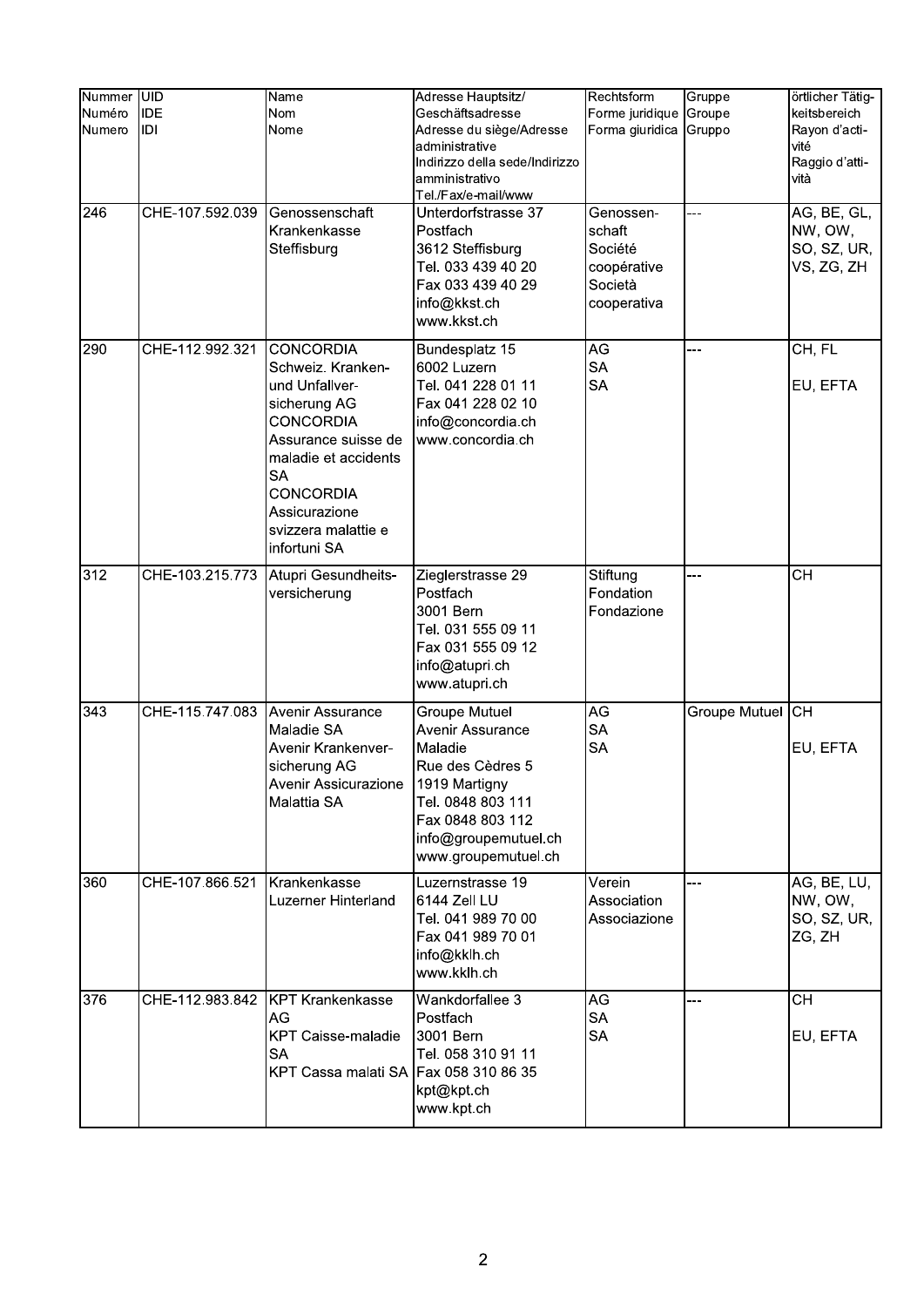| Nummer UID<br>Numéro<br>Numero | <b>IDE</b><br>IDI | Name<br>Nom<br>Nome                                                                                                                      | Adresse Hauptsitz/<br>Geschäftsadresse<br>Adresse du siège/Adresse<br>administrative<br>Indirizzo della sede/Indirizzo<br>amministrativo<br>Tel./Fax/e-mail/www | Rechtsform<br>Forme juridique<br>Forma giuridica                        | Gruppe<br>Groupe<br>Gruppo | örtlicher Tätig-<br>keitsbereich<br>Rayon d'acti-<br>vité<br>Raggio d'atti-<br>vità |
|--------------------------------|-------------------|------------------------------------------------------------------------------------------------------------------------------------------|-----------------------------------------------------------------------------------------------------------------------------------------------------------------|-------------------------------------------------------------------------|----------------------------|-------------------------------------------------------------------------------------|
| 455                            | CHE-106.844.103   | ÖKK Kranken- und<br>Unfallversicherungen<br>AG                                                                                           | Bahnhofstrasse 13<br>7302 Landquart<br>Tel. 058 456 10 10<br>Fax 058 456 10 11<br>info@oekk.ch<br>www.oekk.ch                                                   | AG<br><b>SA</b><br><b>SA</b>                                            | ÖKK/KVF                    | $\overline{CH}$<br>EU, EFTA                                                         |
| 509                            | CHE-108.905.164   | Vivao Sympany AG<br>Vivao Sympany SA                                                                                                     | Peter Merian-Weg 4<br>4002 Basel<br>Tel. 058 262 42 00<br>Fax 058 262 42 02<br>basel.vivao@sympany.ch<br>www.sympany.ch                                         | $\overline{\mathsf{AG}}$<br><b>SA</b><br><b>SA</b>                      | Sympany                    | $\overline{CH}$<br>EU, EFTA                                                         |
| 762                            | CHE-101.511.700   | Kolping<br>Krankenkasse AG                                                                                                               | c/o Sympany Services<br>AG<br>Peter Merian-Weg 4<br>4052 Basel<br>Tel. 058 262 42 00<br>service@sympany.ch<br>www.sympany.ch                                    | AG<br><b>SA</b><br><b>SA</b>                                            | Sympany                    | <b>CH</b>                                                                           |
| 774                            | CHE-115.747.539   | Easy Sana Assurance Groupe Mutuel<br>Maladie SA<br>Easy Sana<br>Krankenver-<br>sicherung AG<br>Easy Sana<br>Assicurazione<br>Malattia SA | Krankenversicherung<br>Easy Sana<br>Rue des Cèdres 5<br>1919 Martigny<br>Tel. 0848 803 111<br>Fax 0848 803 112<br>info@groupemutuel.ch<br>www.groupemutuel.ch   | AG<br><b>SA</b><br><b>SA</b>                                            | Groupe Mutuel CH           | EU, EFTA                                                                            |
| 780                            | CHE-107.739.934   | Genossenschaft<br>Glarner<br>Krankenversicherung                                                                                         | Abläsch 8<br>Postfach<br>8762 Schwanden<br>Tel. 055 642 25 25<br>Fax 055 642 25 45<br>info@glkv.ch<br>www.glkv.ch                                               | Genossen-<br>schaft<br>Société<br>coopérative<br>Società<br>cooperativa | ---                        | GL, SG, SZ                                                                          |
| 820                            | CHE-108.918.310   | Cassa da malsauns<br>LUMNEZIANA                                                                                                          | Postfach 41<br>7144 Vella<br>Tel. 081 931 35 35<br>Fax 081 936 81 66<br>info@lumneziana.ch<br>www.lumneziana.ch                                                 | Stiftung<br>Fondation<br>Fondazione                                     | ---                        | $\overline{\text{GR}}$                                                              |
| 829                            |                   | CHE-108.286.036 KLuG Krankenver<br>sicherung                                                                                             | Gubelstrasse 22<br>6300 Zug<br>Tel. 041 724 64 00<br>Fax 041 724 64 01<br>team.klug@klug.ch<br>www.klug.ch                                                      | Verein<br>Association<br>Associazione                                   | ---                        | <b>CH</b>                                                                           |
| 881                            | CHE-317.024.660   | <b>EGK Grundver-</b><br>sicherungen AG                                                                                                   | Birspark 1<br>4242 Laufen<br>Tel. 061 765 51 11<br>info@egk.ch<br>www.egk.ch                                                                                    | AG<br><b>SA</b><br><b>SA</b>                                            | ---                        | <b>CH</b>                                                                           |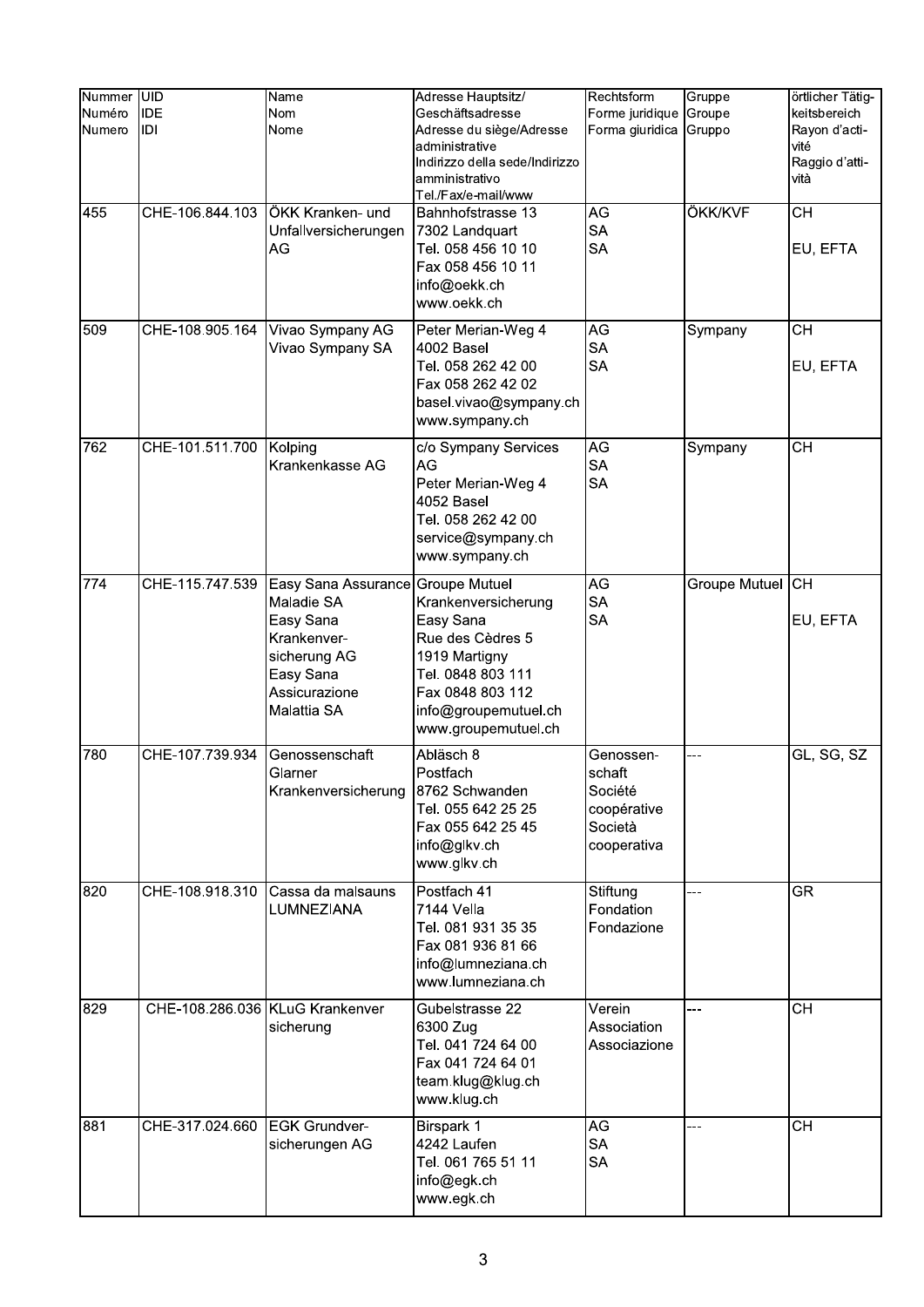| Nummer UID<br>Numéro<br>Numero | <b>IDE</b><br>IDI | Name<br><b>Nom</b><br>Nome                                          | Adresse Hauptsitz/<br>Geschäftsadresse<br>Adresse du siège/Adresse<br>administrative<br>Indirizzo della sede/Indirizzo<br>amministrativo<br>Tel./Fax/e-mail/www | Rechtsform<br>Forme juridique<br>Forma giuridica                        | Gruppe<br>Groupe<br>Gruppo                                                  | örtlicher Tätig-<br>keitsbereich<br>Rayon d'acti-<br>vité<br>Raggio d'atti-<br>vità                                                           |
|--------------------------------|-------------------|---------------------------------------------------------------------|-----------------------------------------------------------------------------------------------------------------------------------------------------------------|-------------------------------------------------------------------------|-----------------------------------------------------------------------------|-----------------------------------------------------------------------------------------------------------------------------------------------|
| 901                            | CHE-108.926.137   | sanavals<br>Gesundheitskasse                                        | Valléstrasse 146E<br>Postfach 18<br>7132 Vals<br>Tel. 081 935 11 44<br>Fax 081 936 90 28<br>info@sanavals.ch<br>www.sanavals.ch                                 | Stiftung<br>Fondation<br>Fondazione                                     | ---                                                                         | <b>GR</b>                                                                                                                                     |
| 923                            | CHE-107.298.953   | Genossenschaft<br><b>KRANKENKASSE</b><br><b>SLKK</b>                | Hofwiesenstrasse 370<br>Postfach 5652<br>8050 Zürich<br>Tel. 044 368 70 30<br>info@slkk.ch<br>www.slkk.ch                                                       | Genossen-<br>schaft<br>Société<br>coopérative<br>Società<br>cooperativa | ---                                                                         | AG, AI, AR,<br>BE, BL, BS,<br>FR, GL, GR,<br>LU, NW,<br>OW, SG, SH,<br>SO, SZ, TG,<br>UR, ZG, ZH<br>VS: Region 2<br>/ Région 2 /<br>Regione 2 |
| 941                            | CHE-105.755.313   | sodalis<br>gesundheitsgruppe                                        | Balfrinstrasse 15<br>3930 Visp<br>Tel. 027 948 14 00<br>Fax 027 948 14 04<br>info@sodalis.ch<br>www.sodalis.ch                                                  | Verein<br>Association<br>Associazione                                   | ---                                                                         | BE, VS<br>IT                                                                                                                                  |
| 966                            | CHE-108.920.330   | vita surselva                                                       | Bahnhofstrasse 33<br>Postfach 217<br>7130 Ilanz<br>Tel. 081 925 61 60<br>Fax 081 925 61 73<br>vitasurselva@bluewin.ch<br>www.vitasurselva.ch                    | Stiftung<br>Fondation<br>Fondazione                                     | ---                                                                         | <b>CH</b>                                                                                                                                     |
| 1040                           | CHE-108.685.809   | Verein Krankenkasse<br>Visperterminen                               | Wierastrasse<br>3932 Visperterminen<br>Tel. 027 948 00 50<br>Fax 027 948 00 51<br>info@kkv.ch<br>www.kkv.ch                                                     | Verein<br>Association<br>Associazione                                   | ---                                                                         | VS: Region 2<br>/ Région 2 /<br>Regione 2                                                                                                     |
| 1113                           | CHE-108.307.939   | Caisse-maladie de la<br>vallée d'Entremont<br>société coopérative   | Place centrale<br>Case postale 13<br>1937 Orsières<br>Tel. 027 783 25 87<br>Fax 027 783 30 18<br>cmveo@cmveo.ch<br>www.cmveo.ch                                 | Genossen-<br>schaft<br>Société<br>coopérative<br>Società<br>cooperativa | Groupe Mutuel VS<br>(Zusammen-<br>arbeit /<br>Coopération /<br>Cooperazione |                                                                                                                                               |
| 1142                           |                   | CHE-110.378.185 Krankenkasse Institut Kronenstrasse 19<br>Ingenbohl | Postfach 57<br>8840 Einsiedeln<br>Tel. 041 825 22 37<br>kkingenbohl@hin.ch                                                                                      | Stiftung<br>Fondation<br>Fondazione                                     | ---                                                                         | AG, AI, AR,<br>BE, BL, BS,<br>FR, GE, GR,<br>JU, LU, NW,<br>SG, SO, SZ,<br>TG, TI, UR,<br>VD, VS, ZG,<br>ZΗ                                   |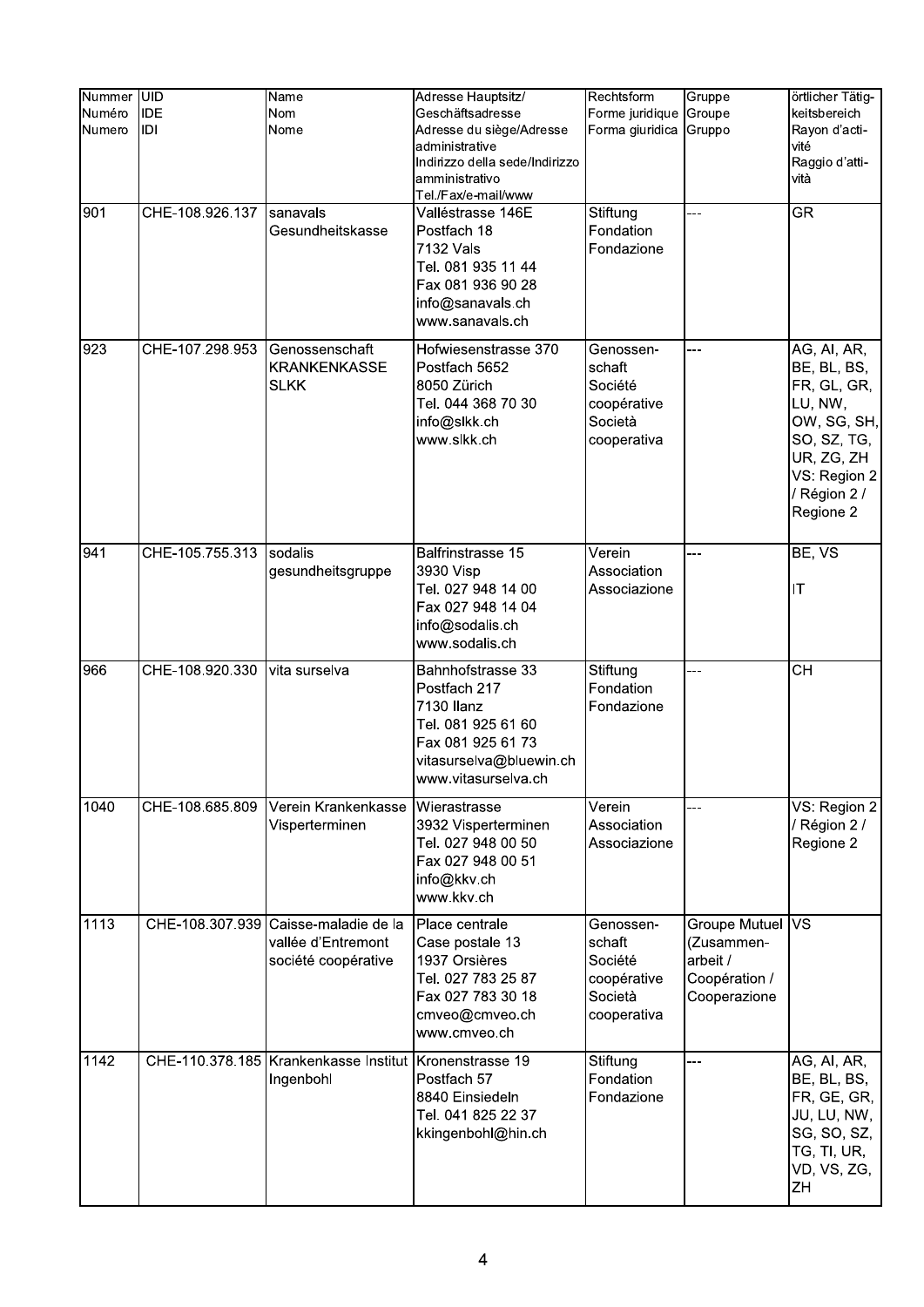| Nummer<br>Numéro<br>Numero | <b>UID</b><br><b>IDE</b><br>IDI | Name<br><b>Nom</b><br>Nome                                                                                         | Adresse Hauptsitz/<br>Geschäftsadresse<br>Adresse du siège/Adresse<br>administrative<br>Indirizzo della sede/Indirizzo<br>amministrativo<br>Tel./Fax/e-mail/www                        | Rechtsform<br>Forme juridique<br>Forma giuridica | Gruppe<br>Groupe<br>Gruppo | örtlicher Tätig-<br>keitsbereich<br>Rayon d'acti-<br>vité<br>Raggio d'atti-<br>vità |
|----------------------------|---------------------------------|--------------------------------------------------------------------------------------------------------------------|----------------------------------------------------------------------------------------------------------------------------------------------------------------------------------------|--------------------------------------------------|----------------------------|-------------------------------------------------------------------------------------|
| 1179 x                     | CHE-110.398.377                 | Mutuelle<br>Neuchâteloise<br>Assurance Maladie                                                                     | Groupe Mutuel<br>Mutuelle Neuchâteloise<br>Assurance Maladie<br>Rue du Nord 5<br>1919 Martigny<br>Tel. 0848 803 111<br>Fax 0848 803 112<br>info@groupemutuel.ch<br>www.groupemutuel.ch | Stiftung<br>Fondation<br>Fondazione              |                            | <b>NE</b>                                                                           |
| 1318                       | CHE-110.206.124                 | Stiftung<br>Krankenkasse<br>Wädenswil                                                                              | Industriestrasse 15<br>8820 Wädenswil<br>Tel. 043 477 71 71<br>Fax 043 477 71 72<br>info@kkwaedenswil.ch<br>www.kkwaedenswil.ch                                                        | Stiftung<br>Fondation<br>Fondazione              | ---                        | AG, SZ, ZG,<br>ZH                                                                   |
| 1322                       | CHE-108.590.563                 | Krankenkasse<br><b>Birchmeier</b>                                                                                  | Hauptstrasse 22<br>5444 Künten<br>Tel. 056 485 60 40<br>Fax 056 485 60 45<br>info@kkbirchmeier.ch<br>www.kkbirchmeier.ch                                                               | Verein<br>Association<br>Associazione            |                            | AG                                                                                  |
| 1331                       |                                 | CHE-108.573.429 Krankenkasse Stoffel, Bahnhofstrasse 63<br>Mels                                                    | 8887 Mels<br>Tel. 081 723 56 09<br>Fax 081 723 76 55<br>info@kkstoffel.ch<br>www.kkstoffel.ch                                                                                          | Verein<br>Association<br>Associazione            | ---                        | GL, GR, SG                                                                          |
| 1384                       | CHE-109.337.400                 | SWICA Kranken-<br>versicherung AG<br>SWICA Assurance-<br>maladie SA<br><b>SWICA Assicura-</b><br>zione malattia SA | Römerstrasse 38<br>8401 Winterthur<br>Tel. 052 244 22 33<br>Fax 052 244 22 90<br>swica@swica.ch<br>www.swica.ch                                                                        | AG<br><b>SA</b><br><b>SA</b>                     | Swica/<br>Provita          | CH, FL<br>EU, EFTA                                                                  |
| 1386                       | CHE-272.377.083                 | Galenos AG                                                                                                         | Militärstrasse 36<br>Postfach<br>8021 Zürich<br>Tel. 044 245 88 88<br>info@galenos.ch<br>www.galenos.ch                                                                                | AG<br><b>SA</b><br><b>SA</b>                     | Visana                     | $\overline{CH}$                                                                     |
| 1401                       | CHE-108.585.421                 | rhenusana                                                                                                          | Widnauerstrasse 6<br>9435 Heerbrugg<br>Tel. 071 727 88 00<br>Fax 071 727 88 99<br>info@rhenusana.ch<br>www.rhenusana.ch                                                                | Verein<br>Association<br>Associazione            | ---                        | $\overline{CH}$                                                                     |
| 1402 x                     | CHE-101.722.579                 | Taggeldkasse<br>bildende<br>KünstlerInnen                                                                          | General Guisan-Quai 40<br>Postfach 4338<br>8022 Zürich<br>Tel. 043 284 36 99<br>Fax 043 284 53 60                                                                                      | Stiftung<br>Fondation<br>Fondazione              | $-1$                       | <b>Beruf</b><br>Profession<br>Professione                                           |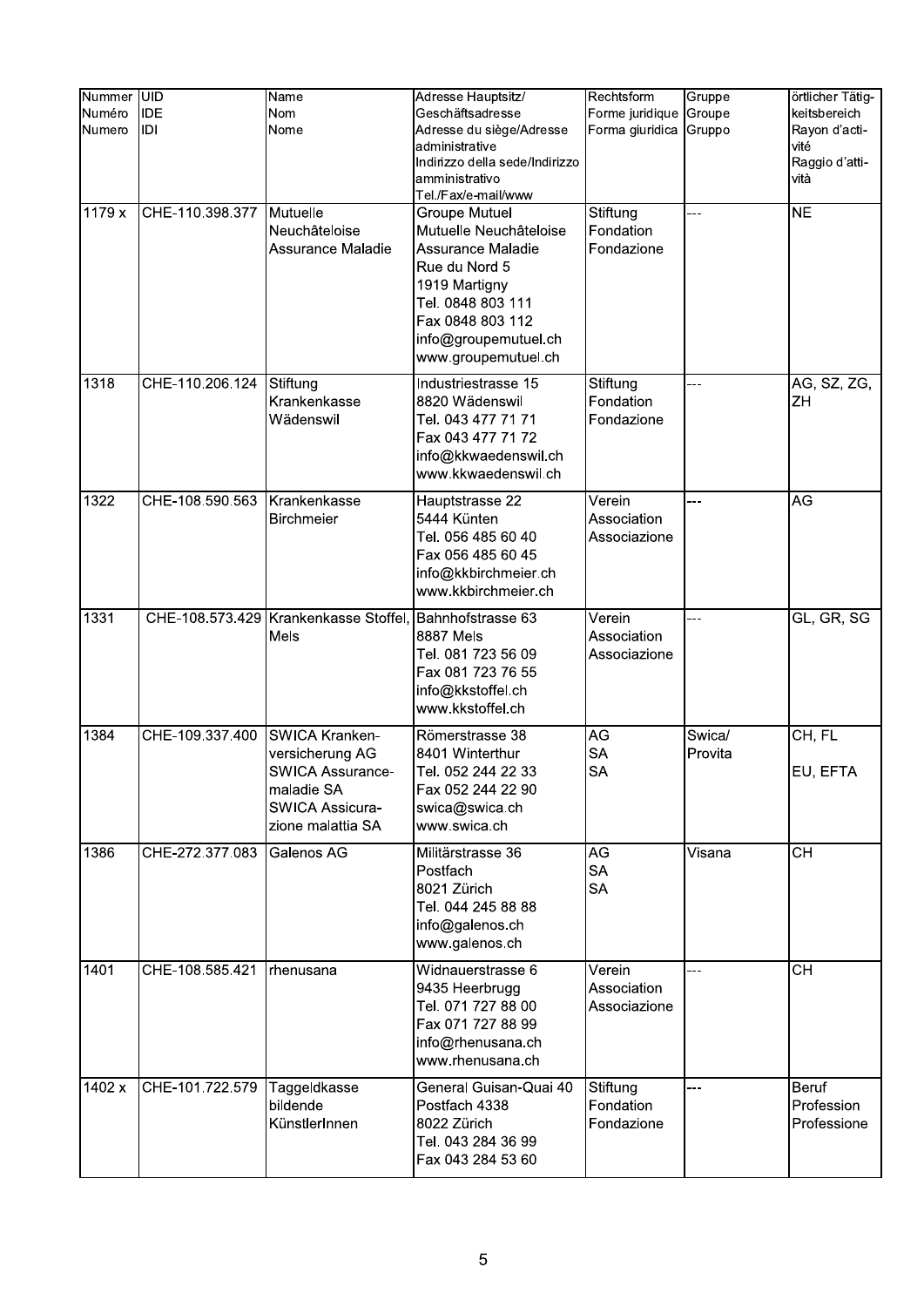|                            | <b>UID</b>        |                                                                                                                             |                                                                                                                                                                                         | Rechtsform                                         |                            |                                                                                     |
|----------------------------|-------------------|-----------------------------------------------------------------------------------------------------------------------------|-----------------------------------------------------------------------------------------------------------------------------------------------------------------------------------------|----------------------------------------------------|----------------------------|-------------------------------------------------------------------------------------|
| Nummer<br>Numéro<br>Numero | <b>IDE</b><br>IDI | Name<br>Nom<br>Nome                                                                                                         | Adresse Hauptsitz/<br>Geschäftsadresse<br>Adresse du siège/Adresse<br>administrative<br>Indirizzo della sede/Indirizzo<br>amministrativo<br>Tel./Fax/e-mail/www                         | Forme juridique<br>Forma giuridica                 | Gruppe<br>Groupe<br>Gruppo | örtlicher Tätig-<br>keitsbereich<br>Rayon d'acti-<br>vité<br>Raggio d'atti-<br>vità |
| 1479                       |                   | CHE-115.747.953 Mutuel Assurance<br>Maladie SA<br>Mutuel Krankenver-<br>sicherung AG<br>Mutuel Assicurazione<br>Malattia SA | <b>Groupe Mutuel</b><br><b>Mutuel Assurances</b><br>Rue des Cèdres 5<br>1919 Martigny<br>Tel. 0848 803 111<br>Fax 0848 803 112<br>info@groupemutuel.ch<br>www.groupemutuel.ch           | AG<br><b>SA</b><br><b>SA</b>                       | Groupe Mutuel CH           | EU, EFTA                                                                            |
| 1491 x                     | CHE-112.327.483   | Gewerbliche<br>Krankenkasse                                                                                                 | Neuengasse 20<br>Postfach<br>3001 Bern<br>Tel. 031 310 11 11<br>Fax 031 310 11 22<br>gvb@gewerbebern.ch                                                                                 | Verein<br>Association<br>Associazione              |                            | <b>Beruf</b><br>Profession<br>Professione                                           |
| 1507                       | CHE-383.575.104   | <b>AMB Assurances SA</b><br>AMB Versicherungen<br>AG<br><b>AMB Assicurazioni</b><br><b>SA</b>                               | Route de Verbier 13<br>1934 Le Châble<br>Tel. 058 758 60 70<br>Fax 058 758 60 89<br>info@amb-assurance.ch<br>www.amb-assurance.ch                                                       | AG<br><b>SA</b><br><b>SA</b>                       | Groupe Mutuel CH           |                                                                                     |
| 1509                       | CHE-110.227.511   | Sanitas<br>Grundversicherungen<br>AG                                                                                        | Jägergasse 3<br>Postfach 2010<br>8021 Zürich<br>Tel. 044 298 63 00<br>Fax 044 298 62 50<br>info@sanitas.com<br>www.sanitas.com                                                          | AG<br><b>SA</b><br>SA                              | Sanitas                    | <b>CH</b><br>EU, EFTA                                                               |
| 1520 x                     | CHE-110.388.746   | <b>HOTELA</b><br>Krankenkasse<br>HOTELA Caisse<br>maladie<br><b>HOTELA Cassa</b><br>malattia                                | Rue de la Gare 18<br>1820 Montreux<br>Tel. 021 962 49 49<br>Fax 021 962 48 48<br>welcome@hotela.ch<br>www.hotela.ch                                                                     | Stiftung<br>Fondation<br>Fondazione                | ---                        | <b>CH</b>                                                                           |
| 1522 x                     | CHE-107.837.695   | Krankenkasse<br>Schweizerischer<br>Metallbaufirmen                                                                          | Rohrstrasse 36<br>8152 Glattbrugg<br>Tel. 043 433 20 40<br>Fax 043 433 20 44<br>info@ksm-<br>versicherung.ch                                                                            | Verein<br>Association<br>Associazione              | ---                        | Beruf<br>Profession<br>Professione                                                  |
| 1535                       | CHE-115.748.007   | Philos Assurance<br>Maladie SA<br>Philos Kranken-<br>versicherung AG<br>Philos Assicurazione<br>Malattia SA                 | <b>Groupe Mutuel</b><br>Philos Caisse maladie-<br>accident<br>Rue des Cèdres 5<br>1919 Martigny<br>Tel. 0848 803 111<br>Fax 0848 803 112<br>info@groupemutuel.ch<br>www.groupemutuel.ch | $\overline{\mathsf{AG}}$<br><b>SA</b><br><b>SA</b> | Groupe Mutuel CH           | EU, EFTA                                                                            |
| 1540 x                     | CHE-110.408.685   | Krankengeldver-<br>sicherung für Mitar-<br>beiter der fenaco-<br>Mitgliedgenossen-<br>schaften (KGV)                        | Postfach 344<br>8401 Winterthur<br>Tel. 052 264 23 20 (21)<br>Fax 052 213 67 93                                                                                                         | Stiftung<br>Fondation<br>Fondazione                |                            | <b>Betrieb</b><br>Entreprise<br>Impresa                                             |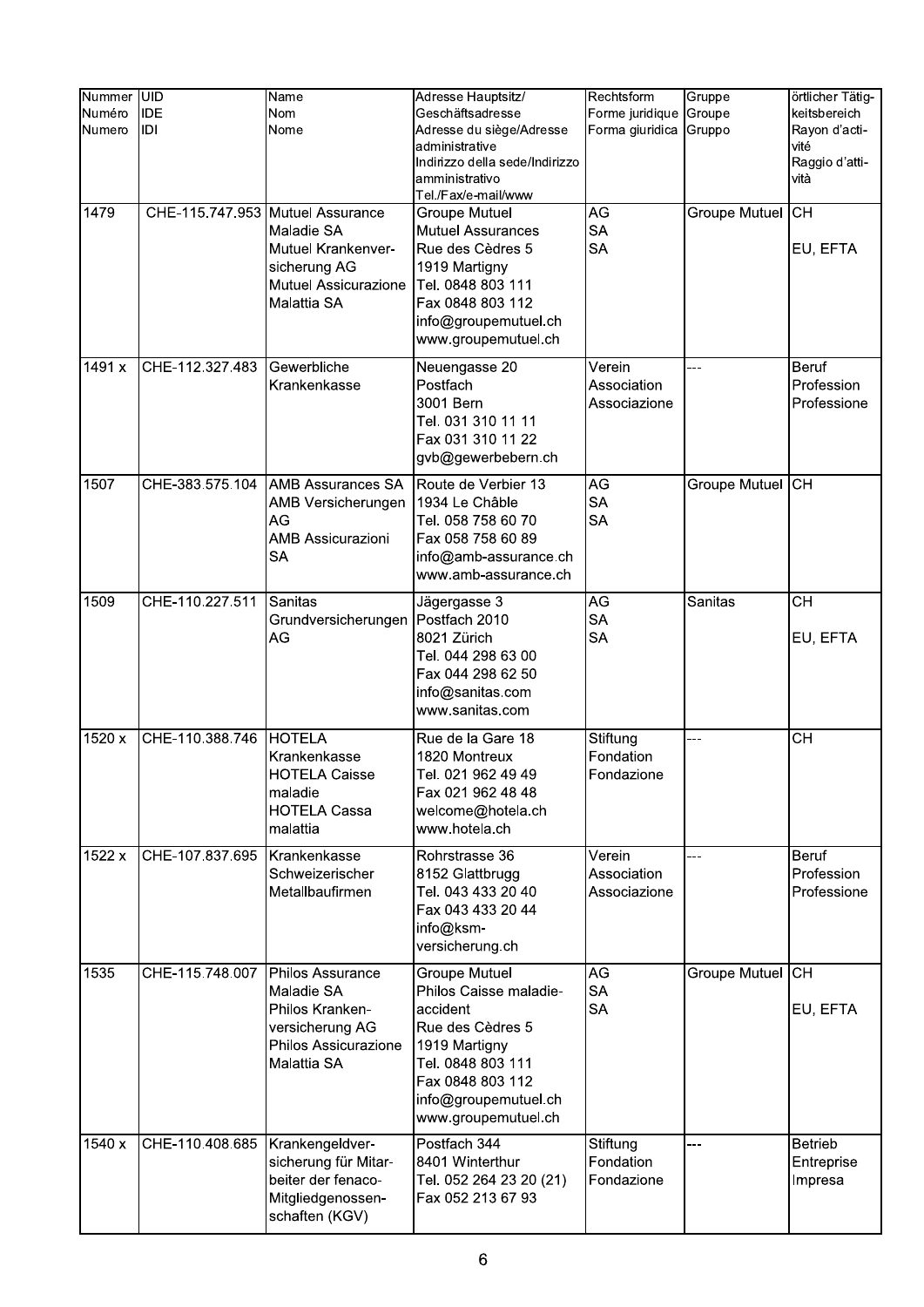| Nummer UID |                                 |                                   |                                |                 |            |                                   |
|------------|---------------------------------|-----------------------------------|--------------------------------|-----------------|------------|-----------------------------------|
|            |                                 | Name                              | Adresse Hauptsitz/             | Rechtsform      | Gruppe     | örtlicher Tätig-                  |
| Numéro     | <b>IDE</b>                      | <b>Nom</b>                        | Geschäftsadresse               | Forme juridique | Groupe     | keitsbereich                      |
| Numero     | IDI                             | Nome                              | Adresse du siège/Adresse       | Forma giuridica | Gruppo     | Rayon d'acti-                     |
|            |                                 |                                   | administrative                 |                 |            | vité                              |
|            |                                 |                                   | Indirizzo della sede/Indirizzo |                 |            | Raggio d'atti-                    |
|            |                                 |                                   | amministrativo                 |                 |            | vità                              |
|            |                                 |                                   | Tel./Fax/e-mail/www            |                 |            |                                   |
| 1542       | CHE-203.697.177 Assura-Basis SA |                                   | Avenue C.-F. Ramuz 70          | AG              |            | <b>CH</b>                         |
|            |                                 | Assura-Basis AG                   | 1009 Pully                     | <b>SA</b>       |            |                                   |
|            |                                 | Assura-Basis SA                   | Tel. 021 721 44 11             | <b>SA</b>       |            | EU, EFTA                          |
|            |                                 |                                   | Fax 021 721 46 99              |                 |            |                                   |
|            |                                 |                                   | assura@assura.ch               |                 |            |                                   |
|            |                                 |                                   | www.assura.ch                  |                 |            |                                   |
| 1555       | CHE-375.956.898                 |                                   |                                | <b>AG</b>       |            | $\overline{\overline{\text{CH}}}$ |
|            |                                 | Visana AG                         | Weltpoststrasse 19             |                 | Visana     |                                   |
|            |                                 |                                   | Postfach                       | <b>SA</b>       |            |                                   |
|            |                                 |                                   | 3000 Bern 16                   | <b>SA</b>       |            | EU, EFTA                          |
|            |                                 |                                   | Tel. 031 357 91 11             |                 |            |                                   |
|            |                                 |                                   | Fax 031 357 96 22              |                 |            |                                   |
|            |                                 |                                   | info@visana.ch                 |                 |            |                                   |
|            |                                 |                                   | www.visana.ch                  |                 |            |                                   |
| 1560       | CHE-496.636.075                 | Agrisano                          | Laurstrasse 10                 | <b>AG</b>       | ---        | $\overline{CH}$                   |
|            |                                 | Krankenkasse AG                   |                                | <b>SA</b>       |            |                                   |
|            |                                 |                                   | 5201 Brugg AG                  |                 |            |                                   |
|            |                                 |                                   | Tel. 056 461 71 11             | <b>SA</b>       |            | EU, EFTA                          |
|            |                                 |                                   | Fax 056 461 71 07              |                 |            |                                   |
|            |                                 |                                   | info@agrisano.ch               |                 |            |                                   |
|            |                                 |                                   | www.agrisano.ch                |                 |            |                                   |
| 1562       | CHE-102.695.608                 | Helsana                           | Helsana-Gruppe                 | AG              | Helsana    | <b>CH</b>                         |
|            |                                 | Versicherungen AG                 | Helsana Versicherungen         | <b>SA</b>       |            |                                   |
|            |                                 | Helsana Assurances                | AG                             | <b>SA</b>       |            | EU, EFTA                          |
|            |                                 | <b>SA</b>                         | Postfach                       |                 |            |                                   |
|            |                                 |                                   |                                |                 |            |                                   |
|            |                                 | Helsana Assicurazioni 8081 Zürich |                                |                 |            |                                   |
|            |                                 | <b>SA</b>                         | Tel. 043 340 11 11             |                 |            |                                   |
|            |                                 |                                   | Fax 043 340 01 11              |                 |            |                                   |
|            |                                 |                                   | www.helsana.ch                 |                 |            |                                   |
| 1568       | CHE-110.550.573                 | sana24 AG                         | Weltpoststrasse 19             | AG              | Visana     | <b>CH</b>                         |
|            |                                 |                                   | Postfach                       | <b>SA</b>       |            |                                   |
|            |                                 |                                   | 3000 Bern 16                   | <b>SA</b>       |            |                                   |
|            |                                 |                                   | Tel. 031 357 91 11             |                 |            |                                   |
|            |                                 |                                   | Fax 031 357 96 22              |                 |            |                                   |
|            |                                 |                                   |                                |                 |            |                                   |
|            |                                 |                                   | info@visana.ch                 |                 |            |                                   |
|            |                                 |                                   | www.visana.ch                  |                 |            |                                   |
| 1569       | CHE-111.720.694                 | Arcosana AG                       | Tribschenstrasse 21            | AG              | <b>CSS</b> | <b>CH</b>                         |
|            |                                 | Arcosana SA                       | 6002 Luzern                    | <b>SA</b>       |            |                                   |
|            |                                 |                                   | Tel. 058 277 11 11             | <b>SA</b>       |            | EU, EFTA                          |
|            |                                 |                                   | Fax 058 277 12 12              |                 |            |                                   |
|            |                                 |                                   | info.mail@arcosana.ch          |                 |            |                                   |
|            |                                 |                                   | www.arcosana.ch                |                 |            |                                   |
|            |                                 |                                   |                                |                 |            |                                   |
| 1570       | CHE-112.099.945                 | vivacare AG                       | Weltpoststrasse 19             | AG              | Visana     | <b>CH</b>                         |
|            |                                 |                                   | Postfach                       | <b>SA</b>       |            |                                   |
|            |                                 |                                   | 3000 Bern 16                   | <b>SA</b>       |            |                                   |
|            |                                 |                                   | Tel. 031 357 91 11             |                 |            |                                   |
|            |                                 |                                   | Fax 031 357 96 22              |                 |            |                                   |
|            |                                 |                                   | info@visana.ch                 |                 |            |                                   |
|            |                                 |                                   | www.visana.ch                  |                 |            |                                   |
|            |                                 |                                   |                                |                 |            |                                   |